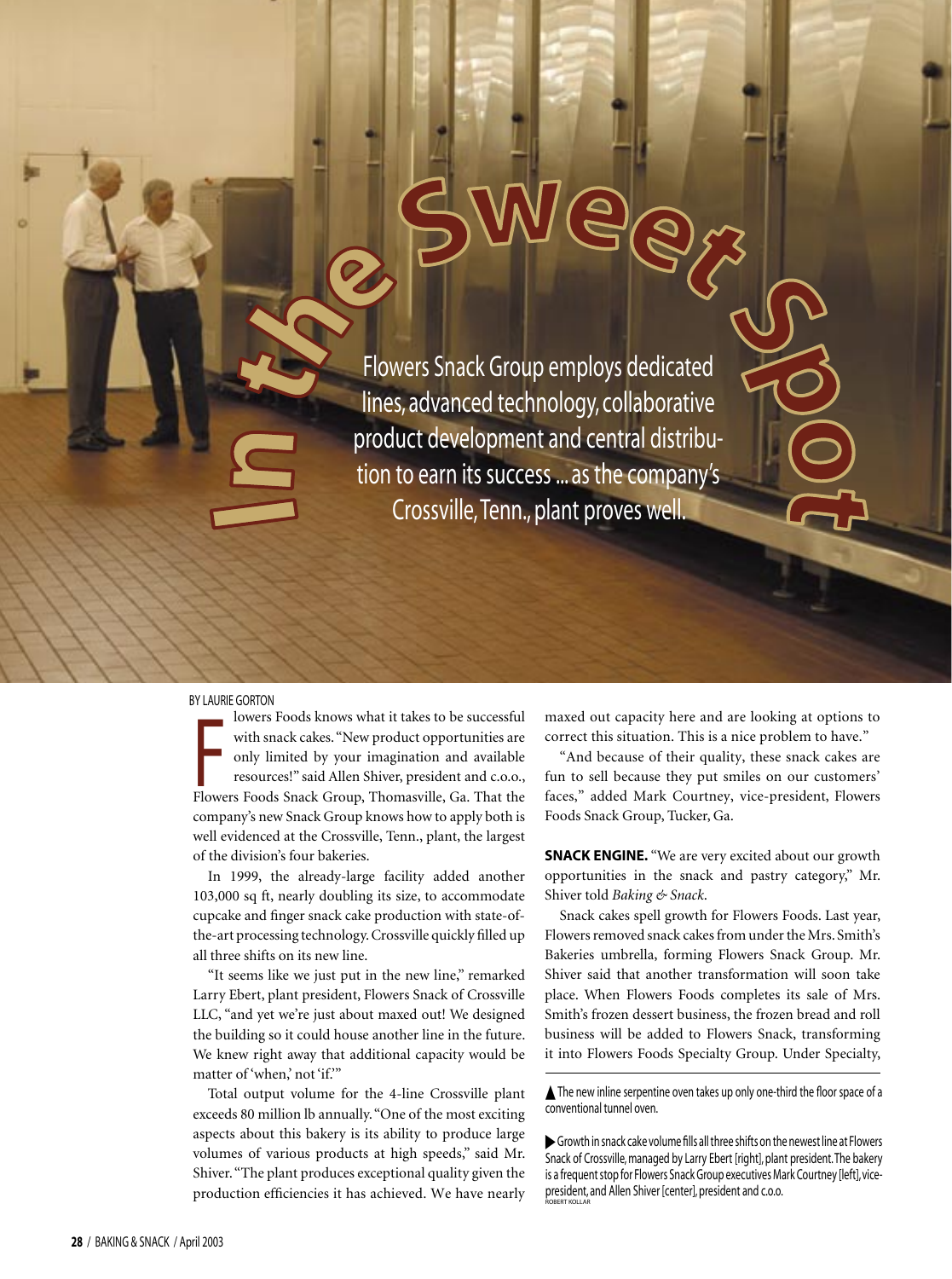Flowers will continue to operate a distinct snack division to maintain its focus and momentum.

"Under the former structure, Mrs. Smith's frozen desserts business dominated management's time and attention," Mr. Shiver noted. "There were so many opportunities in frozen desserts that snacks were overlooked. But bakery snacks are a \$4.5 billion market. The new structure allows our team to spend time growing our share of the snack market. After all, we've been making some form of snack cakes ever since the first Flowers bakery opened in Thomasville in 1919.

"Bakery snacks are in the sweet spot," he continued. "By forming the Snack Group, we can emphasize the development of new products that generate excitement in this product category."

Another difference is that bakery snacks travel through multiple channels. Mr. Courtney elaborated, "Our mission is to serve the bakery snack consumer wherever they are, and today these consumers are in a lot more places, and more venues, than ever before."

With nationwide distribution, Flowers Snack covers a larger territory than Flowers Bakeries DSD system, according to Mr. Courtney. "We serve every major market in the U.S. twice a week," Mr. Courtney said. "Geographically, our distribution is divided roughly 55% Southeast, 20% Northeast and 20% Central, plus 5% west of Texas.

Bakery foods made in the division's four plants — At-

lanta; London, Ky.; Crossville and Cleveland, Tenn. — move through the distribution center at Andersonville, Tenn. Shifting distribution operations away from the bakeries to a central location enabled improvement in customer service. "We bought the plants that make up Flowers Snack one at a time," Mr. Courtney said. "About 12 or 15 years ago, we sought a better way to make and distribute our products. That's when we implemented our hub-and-spoke concept.

"Each plant operates dedicated lines making prod-

ucts unique to that bakery," he continued. "By centralizing distribution, we offer our customers 'one-stop shopping' and better service. They submit one order and receive one invoice."

 $\blacksquare$  FlowersFoods

"We also maximize our trailer use, which helps lower our cost," Mr. Shiver noted.

Mr. Ebert added, "And the plants are allowed to focus on what we do best. We can achieve long efficient production runs and give close attention to quality and conformity."

**THE 64-PRODUCT BAKERY.** Crossville lives that focus every day. Its four processing lines make 64 distinct variations of the following products: Banana Flips, Bar Cakes, Brownies, Creme Fingers, Cupcakes, Danish, Dessert Cups, Flip-It-Cakes, Pecan Spins, Snowballs and Sweet Rolls. "And there are some days when we feel like we're making all 64," said Manufacturing Manager Terry Bartlett.

Today the Crossville plant covers 268,000 sq ft on a 14 acre site. Processing activities take up more than half of the facility, 140,000 sq ft, with another 48,000 sq ft given to packaging, 20,000 sq ft to ingredient storage and 25,000 sq ft to shipping.

Since 1984, Flowers has spent more than \$42 million to improve the facility. "At one time, this plant produced only Pecan Spins and sweet rolls," Mr. Ebert said. "The first cake line went in during 1984, and cake has really taken over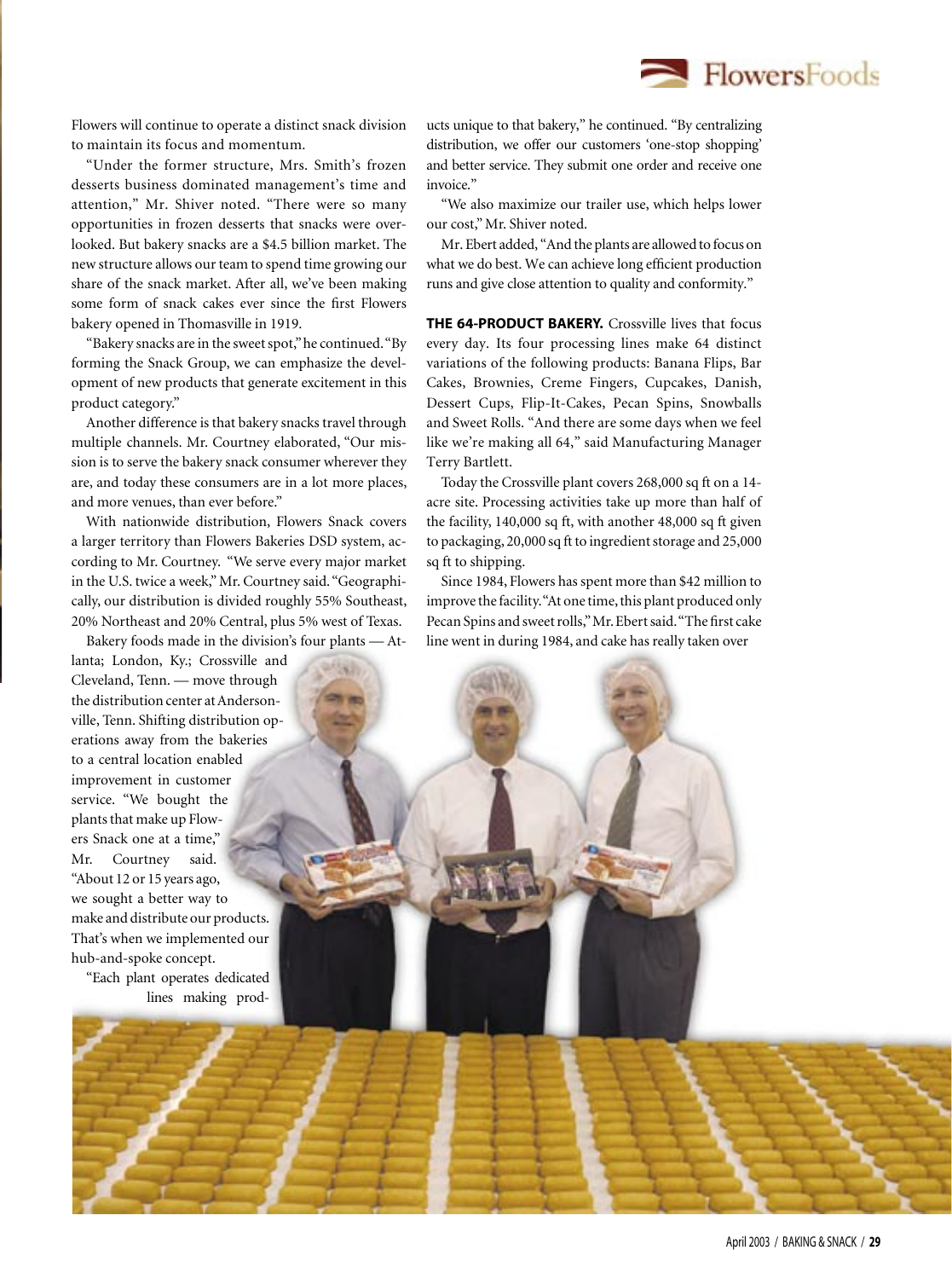



▲ Line operators perform most quality assurance tasks, including regularly taking weights at the depositor.

this business. It's our primary growth area, and we are always adding more varieties and more items."

The five aerial photos along one wall of the bakery's conference room tell a story of continual expansion. There isn't a picture, yet, of the most recent change — the big addition to house a state-of-the-art snack cake line and its packaging equipment, along with an 18,000-sq-ft freezer. But Mr. Ebert's staff agrees the photo better be taken soon ... before the plant's dimensions change again!

"We could expand easily to the south, where we have additional property," Mr. Ebert said. That's where the bakery put its new freezer, and the builder erected its exterior panels to be readily moved out to allow the next addition.

Just looking at the photos, it is hard to identify the original 60,000-sq-ft bakery built by Howard Mercer in 1963 to house production of Pecan Spins made by his family-owned business.

"Flowers bought the company in 1980," said Mr. Ebert, "and we've had six expansions since the purchase. There's been constant growth, thanks to the quality of the products made here and the quality of the people who make them."

Executives at Crossville and Flowers Snack take pride in the long-tenured staff that runs the bakery. "Nearly all of our key managers have 30-plus years of experience," Mr. Ebert said. In fact, he just celebrated his 30th year with Flowers, the past 18 at Crossville.

The non-union bakery employs 550 people, including 400 permanent Flowers employees and 150 out-sourced workers. In 1980, the head count numbered 160. Mr. Ebert explained that the bakery benefits tremendously from this pool of experience. He added that the gains made by the plant came about not only through automation but also because of employee efforts.

"Every piece of equipment here was installed with the participation of the engineering staff and overseen by our chief engineer, Merrell Carnes," Mr Ebert said. "Our success growing new products can be attributed directly to the manufacturing staff headed by Terry Bartlett. We have a good team, and the individuals working here have a pride of ownership in the product and plant."

One measure of this pride is the extreme cleanliness of the Crossville plant. Cake bakeries can be difficult to keep tidy and sanitary, yet Crossville succeeds. When Sanitarian Charlie Bowling received the results of a Quality Bakers of America sanitation audit done in early March, he posted the figures for all to read. "We scored 870 points," Mr. Ebert reported. "That puts us in the Top 4 plants within Flowers Foods. The only plants with better scores are all far newer facilities than ours."

"Crossville has a 'get-it-done' attitude," Mr. Shiver said. "They are a talented team, always pursuing new product ideas and process improvements."

**NEW TECH.** Getting it done also requires good tools. Flowers Foods manages its capital expenditures by assigning a separate capital budget to each plant. These budgets are adjusted as plant and marketplace requirements change. However, Flowers' philosophy of being the 'low-cost producer' for all major product lines remains constant.

When the company decided to transfer cupcake and finger production to Crossville, it also opted for a technology new to U.S. bakeries: the Auto-Bake inline system. Flowers has a long-standing interest in new technology. The company became America's first major wholesaler to choose this equipment and production method. At the time, the new line was also the largest "level-tray" system built by the equipment manufacturer. Dunbar Systems, Lemont, Ill., coordinated the oven and depositor line.

Things happened fast. Flowers Crossville broke ground on the building extension in April 1999. "We were up and running by October," said Mr. Carnes.

"As is typical in the baking industry, many times when products are added or moved to a plant, the baker inherits the equipment or makes do with what he has," Mr. Ebert noted. "In this situation, however, we started up on a completely new line. The new technology allowed us to get better throughput immediately. Quality is better, so pricing can be better, thus sales are increased."

"Going to the new technology made a big difference in line efficiency and quality, as seen by the improved moisture content and consistency of our cupcakes," Mr. Shiver said.

**CAKE LINE.** Walking through the Crossville bakery takes visitors from the oldest section of the building right into the newest part. At one end, the bakery established a bulk ingredient tank farm, part of the plant's Pfening ingredient storage and handling system. Here, two cream yeast tanks manage leavening supplies for the plants Danish pastry and cinnamon roll operations. Other bulk systems manage flour, shortening and sugar. Pallets of bagged and boxed ingredients are stored along the long wall inside the addition. (These will be moved to another location when it comes time to put in the second line.)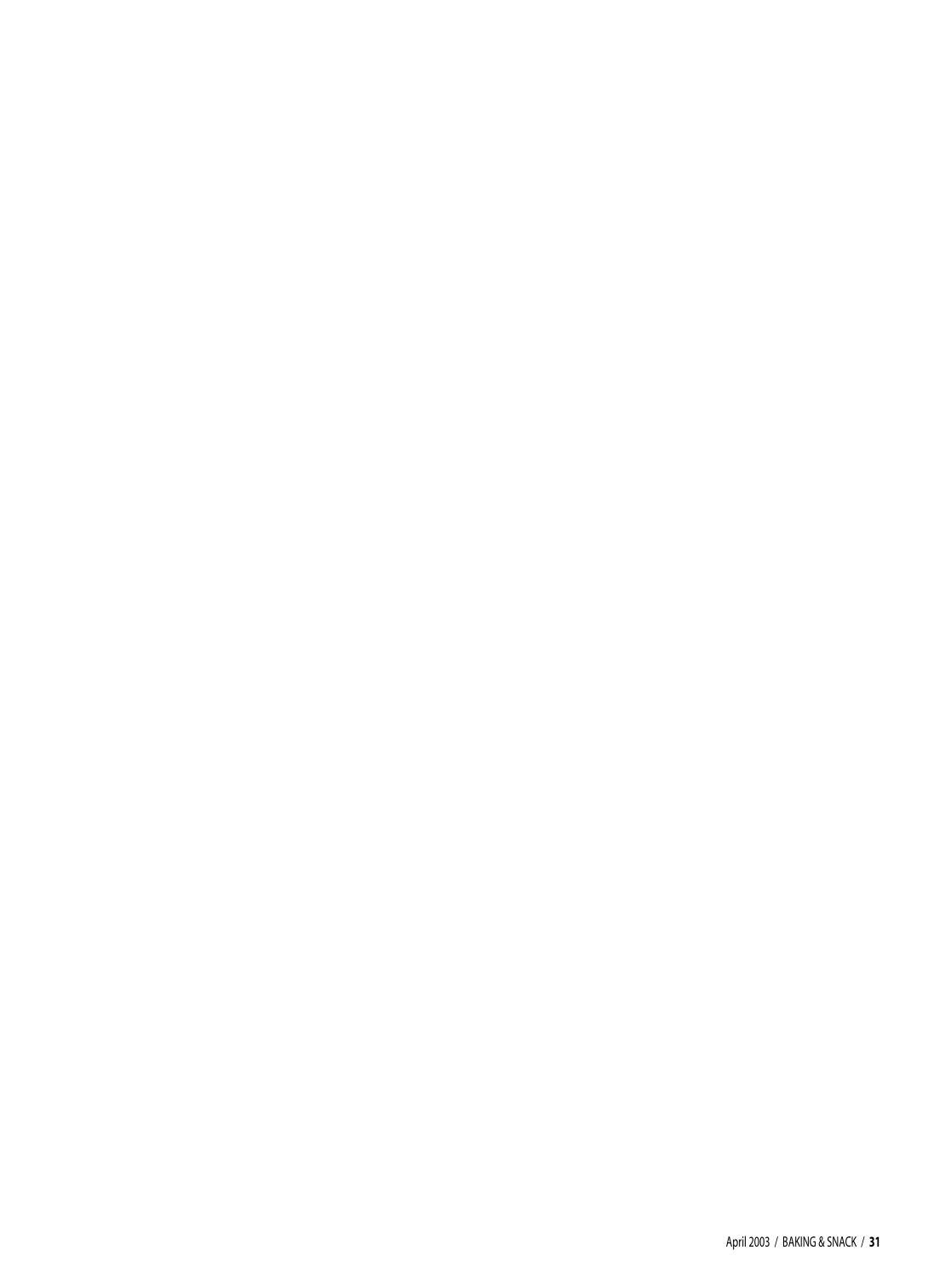

## Speed to Market

Taking advantage of opportunities requires nimble, quick turnaround on new ideas. Flowers Snack is constantly infusing new products into its market basket, developing new products to fit emerging opportunities. Achieving speed to market, however, is no easy task.

The company's new product development process has been significantly improved, emphasized Allen Shiver, president and c.o.o. of Flowers Snack. Its approach to product development steps on the new product accelerator through marketing workshops with its key people. At least once a month, it holds new product sessions, putting ideas and staff together in the same room for an all-day exchange of ideas.

"We include sales, plant operations, marketing, manufacturing, engineering, research and development, and purchasing — all the key people in the same room, all on the same task," Mr. Shiver said.

"This certainly provides a sense of ownership in the new product," said Mr. Ebert, whose plant hosted the March meeting.

"One of our objectives is to eliminate unnecessary bureaucracy in the new product process. Our marketing workshops, combines with weekly status reports really streamlines the process and improves our results," Mr. Shiver observed. There's no downtime for emails, forms or call-backs.

New products are the result of constant examination of dozens of consumer and customer ideas. Not every one is market-ready, but the results of the collaboration are worth the effort.

"In the past six months, four of the new snack ideas that made it through this process are the recently introduced Red Velvet Fingers cakes; a white cupcake with white icing and red and blue sprinkles; snack pound cake; and a Swiss roll. Earlier this year, we used the same process to develop a premium sweet roll with string icing, something more upscale than the usual product from a commercial baker," said Mark Courtney, vice-president, Flowers Foods Snack Group.

While consumer insight is the most common source of inspiration, the company focuses new product development on customer needs, too.

"During a conversation with one of our club store accounts, we learned that it sells to many vending operators," Mr. Courtney recalled. "The buyer suggested we consider a larger package for Pecan Spins, with three pieces instead of the usual two. In vend, surface area is important. The 3-pack spin is a simple idea, but it communicates the value positioning we want to achieve. It will be introduced in the very near future."

Production of cupcakes and creme fingers starts at the Oakes mixing system. Ingredients fed into the mixing tanks are slurried and sent to a holding tank. The Oakes continuous mixer takes advantage of a state-of-the-art, automatic specific-gravity control system.

"Having automatic specific-gravity control really helps us on consistency," Mr. Bartlett said. "We don't have to rely on constant adjustments as earlier systems did."

The oven's PLC synchronizes the action of the de-



 Careful staging of products ensures even coverage of coatings and toppings, as well as proper air movement during tempering.

positor with the flow of pans. It maintains a constant fill level for the multi-port batter hopper. Crossville uses two Apple depositing systems, one set for 16-across, 3-deep finger pans and the other for 10-across, 5-deep cupcake pans. Operators switch between product styles by wheeling the appropriate depositor into place and connecting it to the control system.

Once the 1-m-wide pans are seated into the carrying lugs, they become part of the inline system, moving sequentially through filling, baking, in-pan cooling, injection, depanning, washing, drying and refilling. No separate pan return conveyors are needed — a big labor savings.

Pans receive a light coat of release oil from a Mallet pan greaser before being filled with batter. Because pans are washed on each cycle, the bakery tracks their run time. Crossville sends its pans out for reglazing every 500 cycles, alternating cupcake and finger pan sets, and it gets 48-hour turnaround.

Pans travel a serpentine, back-and-forth path as they move through the multi-stage oven. In just 40 ft of floor space, this oven outputs the equivalent of a 120-ft-long, 12-ft-wide tunnel oven. Thermal oil, circulating through a closed system, provides the oven chamber with radiant and conducted heat. This indirect method not only eliminates flames and combustion products in the oven chamber but also keeps the working area around the oven comfortable because it is fully insulated to conserve energy.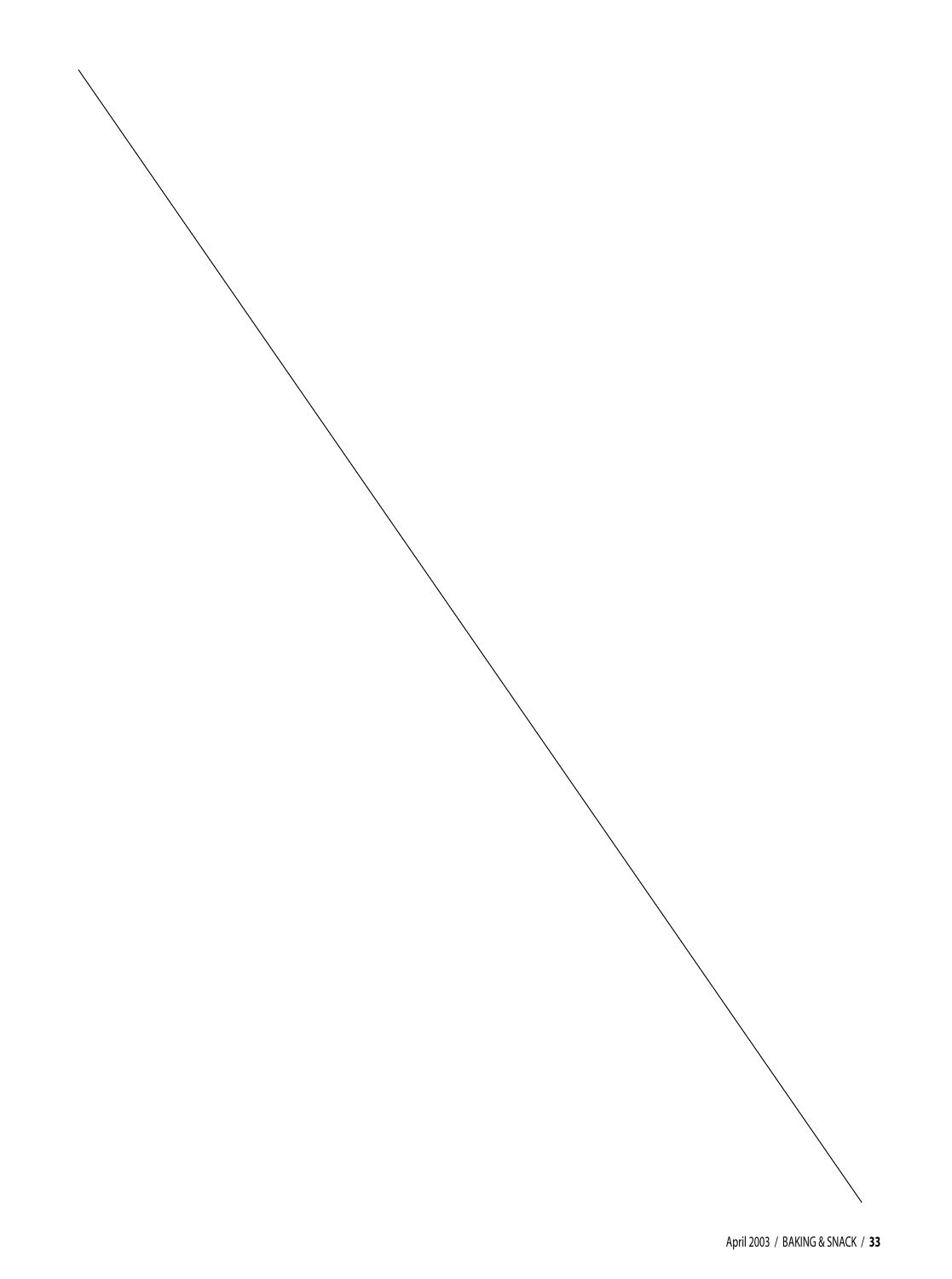



Because snack cakes require time to set up after baking, they stay in their pans through a carefully timed cooling cycle. The cooler section of the line is enclosed and its environment maintained at a pre-set temperature and relative humidity. "We need to bring the product's internal temperature to between 98°F and 104°F for proper filling injection," Mr. Bartlett said.

A puff of compressed air loosens the filled cakes from their pans, and an invertor releases the cakes upside down in soldier-like, precisely spaced rows onto a separate conveyor. The empty pans drop down, reversing their direction to pass below the injector and into the automatic pan washer. Clean pans travel under the cooler and oven  Packaging operations, as pointed out by Merrell Carnes [left], chief engineer, and Terry Bartlett [right], manufacturing manager, uses successively narrower conveyors to limit the distance wrapper operators must reach.

to return to the depositing station.

A bank of mixers, plus Chester Jensen cooking kettles and American Ingredients Breddo Likwifier icing systems, are installed adjacent to the injection station. These make the creme fillings, marshmallow toppings, chocolate and white icings, and jam glazes that finish the cakes. Various Fedco machines supply the aerated fillings and deposit the liquid coatings over the cakes. One rains flaked coconut over the cakes.

The process' final step takes the filled and topped snack cakes, still maintaining their perfect ranks, through two Fedco tempering tunnels, approximately 200 ft in total length. Now cool and properly set, the cakes are ready for packaging.

**STEPPED IN.** Engineers laid out the snack cake packaging line, which uses eight Doboy horizontal f/f/s wrappers, setting four on one side of the conveyor carrying the snack cakes and four on the other side. Operators pull products off the conveyor to load the wrappers. The supply conveyor is actually a series of successively narrower con-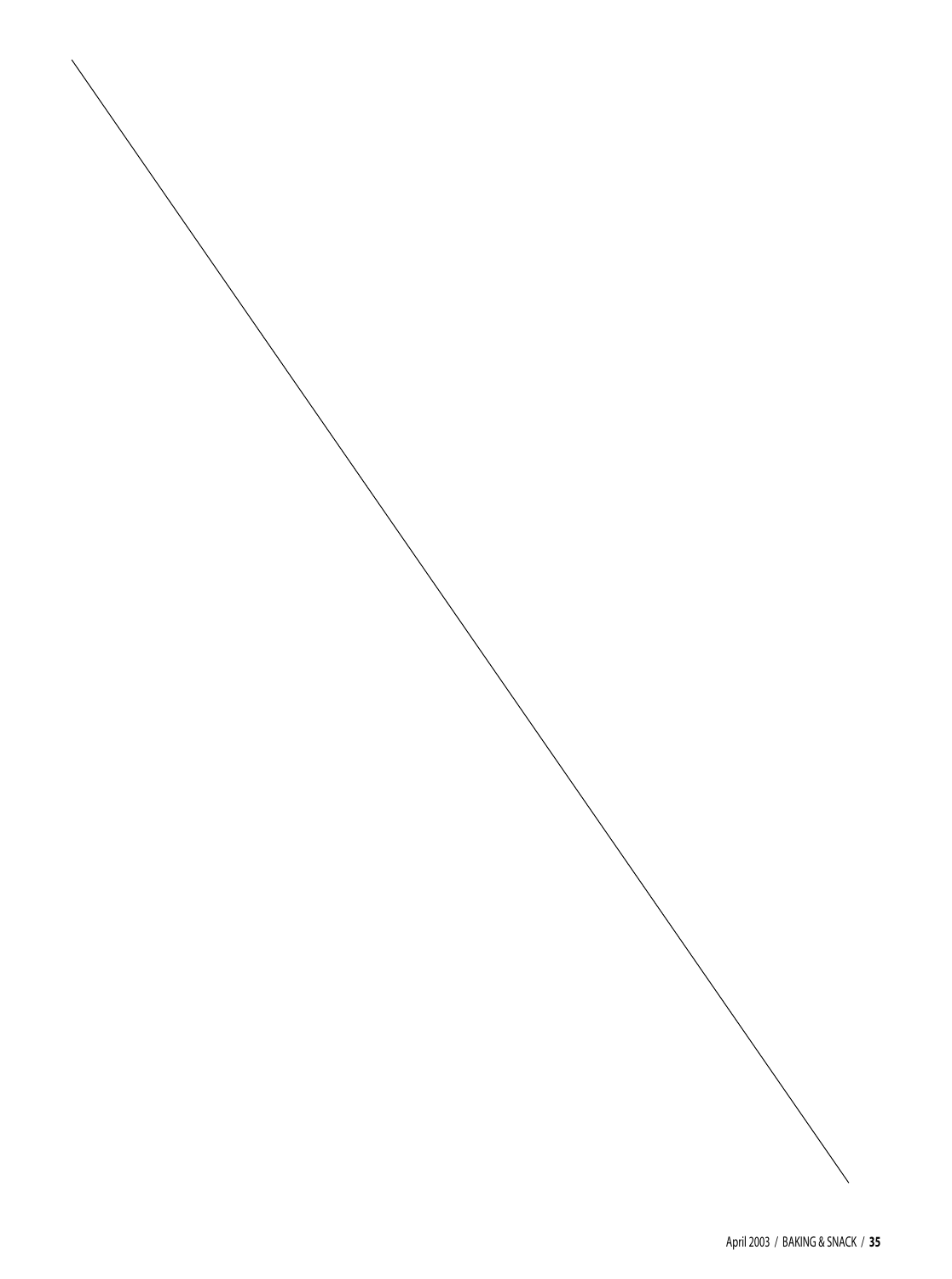## **FlowersFoods**

veyors, reducing the distance that operators must reach. Each wrapper is equipped with a sheet inserter.

Wrapped snack cakes travel down supply conveyors to the cartoning table. Operators count and load the cakes into cartons prepared by two Kliklok Genesis carton forming and sealing systems. According to product type, the filled cartons may also pass through one of two Shanklin heat-sealing systems. The bakery uses numerous Safeline metal detectors, located in process and packaging areas, to safeguard quality.

Also part of the expansion is a freezer. Fully racked, it holds products that must be shipped frozen for optimum quality. These include several Mrs. Smith frozen dessert items currently produced here. The racking is sloped for first-in, first-out staging.

All products baked at Crossville move through the staging area, where they are loaded into bakery delivery trays or corrugated cartons, according to variety. Packaging supplies are kept here for convenient access.

While the new Auto-Bake line is the plant's "star" operation, its other three lines are busy, too. While line No. 1 is currently being redone, line No. 2 produces Pecan Spins, the bakery's original product, on a high-volume Moline makeup line. Line No. 3 is configured to handle cakes and Danish. A Rheon makeup line prepares the Danish items.



Pecan Spins, the Crossville bakery's original product, get a tight twist from converging roll bars.

Three Baker Perkins (APV Baker) tunnel ovens provide baking capacity.

AROUND THE CLOCK. Just as the bakery runs 24/7, so too does its quality assurance activities. Tests of finished products run the gamut from hourly weight, package integrity, code accuracy and clarity to moisture, ERH and pH. Product samples are pulled every hour for ongoing shelf life and taste tests. Every metal detector is also monitored regularly to assure proper functioning.

The bakery keeps records on in-process aspects of its products, too. These include quantity by lot number, scaling weights and ingredient lot numbers, temperature and specific gravity. Also documented are bake time, oven